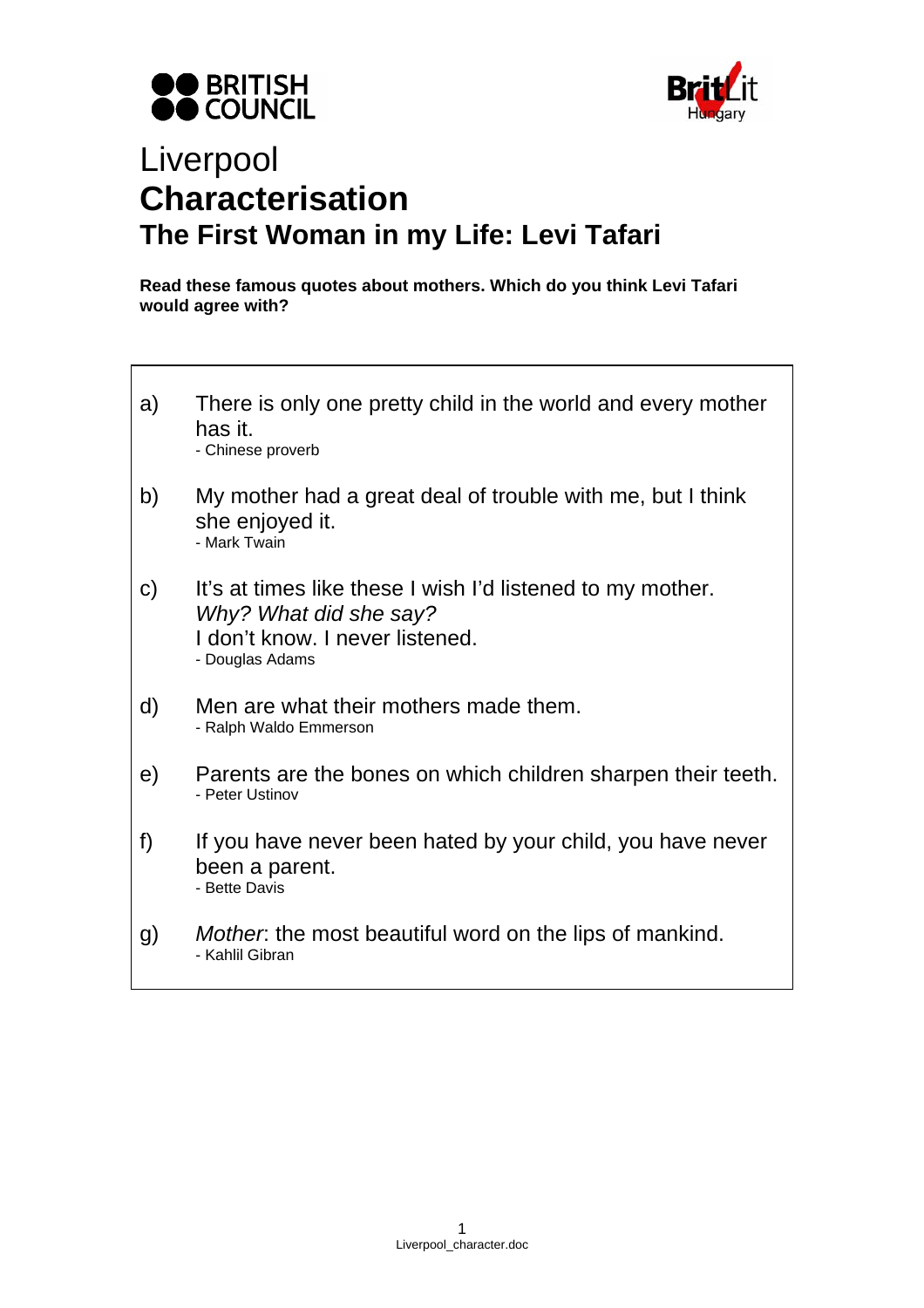



a) Look at these adjectives. Write them in the boxes below. (You don't have to use all the words.)

|  | Superwoman   | Intelligent                             | Proud    |  |
|--|--------------|-----------------------------------------|----------|--|
|  | Strong       | Confident                               | Annoying |  |
|  | Hard-working | Embarrassing<br>Lovely<br><b>Strict</b> | Fussy    |  |
|  | Nagging      | Affectionate                            | Wise     |  |
|  | Creative     | Practical                               | Generous |  |

| Levi's mother | Your mother |
|---------------|-------------|
|               |             |
|               |             |
|               |             |
|               |             |
|               |             |
|               |             |
|               |             |
|               |             |
|               |             |
|               |             |
|               |             |
|               |             |
|               |             |
|               |             |
|               |             |
|               |             |
|               |             |
|               |             |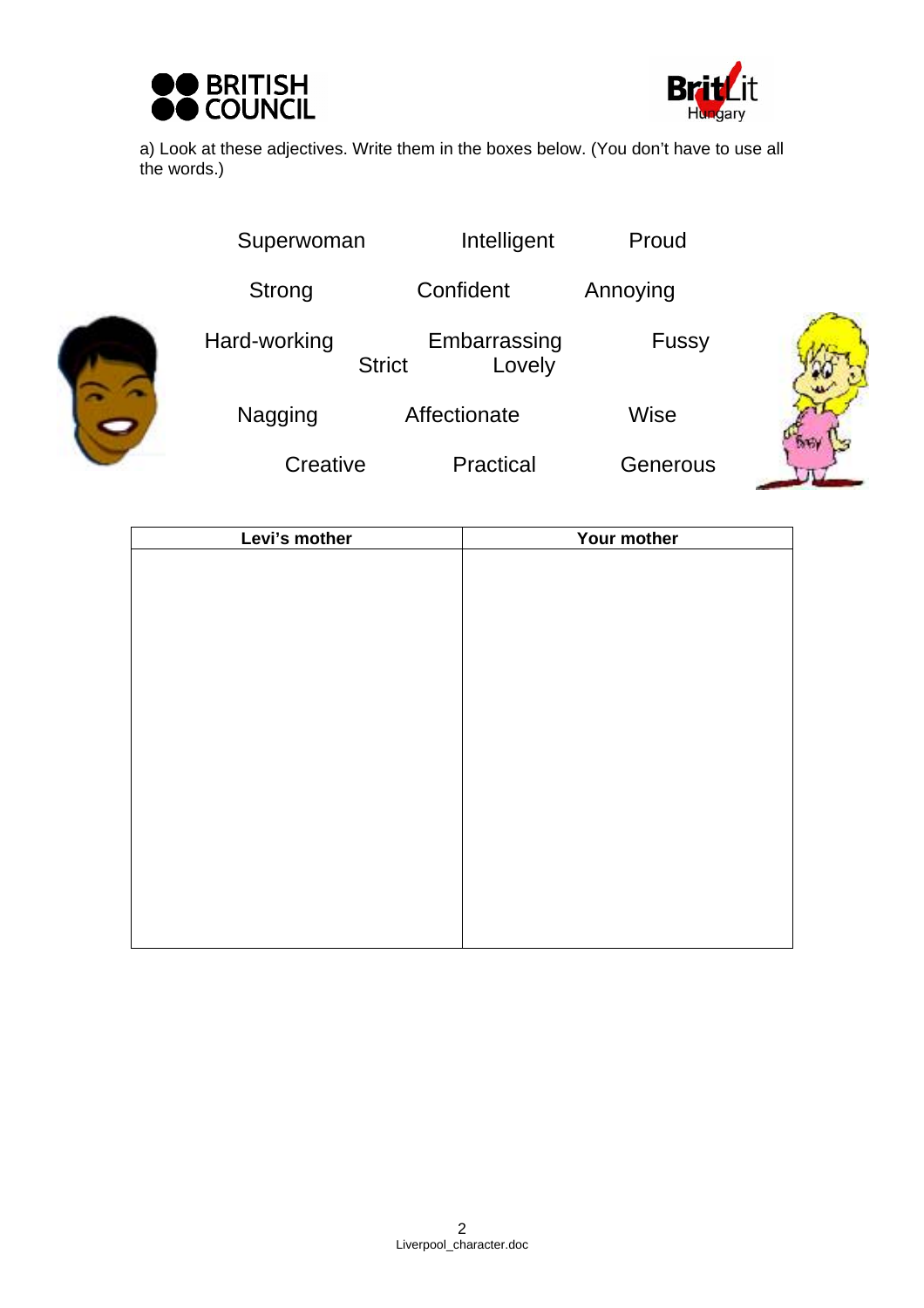



b) Can you think of extra adjectives?

c) Is your mother the same as Levi's ?



How many jobs do you think are mother's jobs? Why?

Do you think Levi's father did any of these jobs?

Do you agree that 'A woman's work is never done' ?

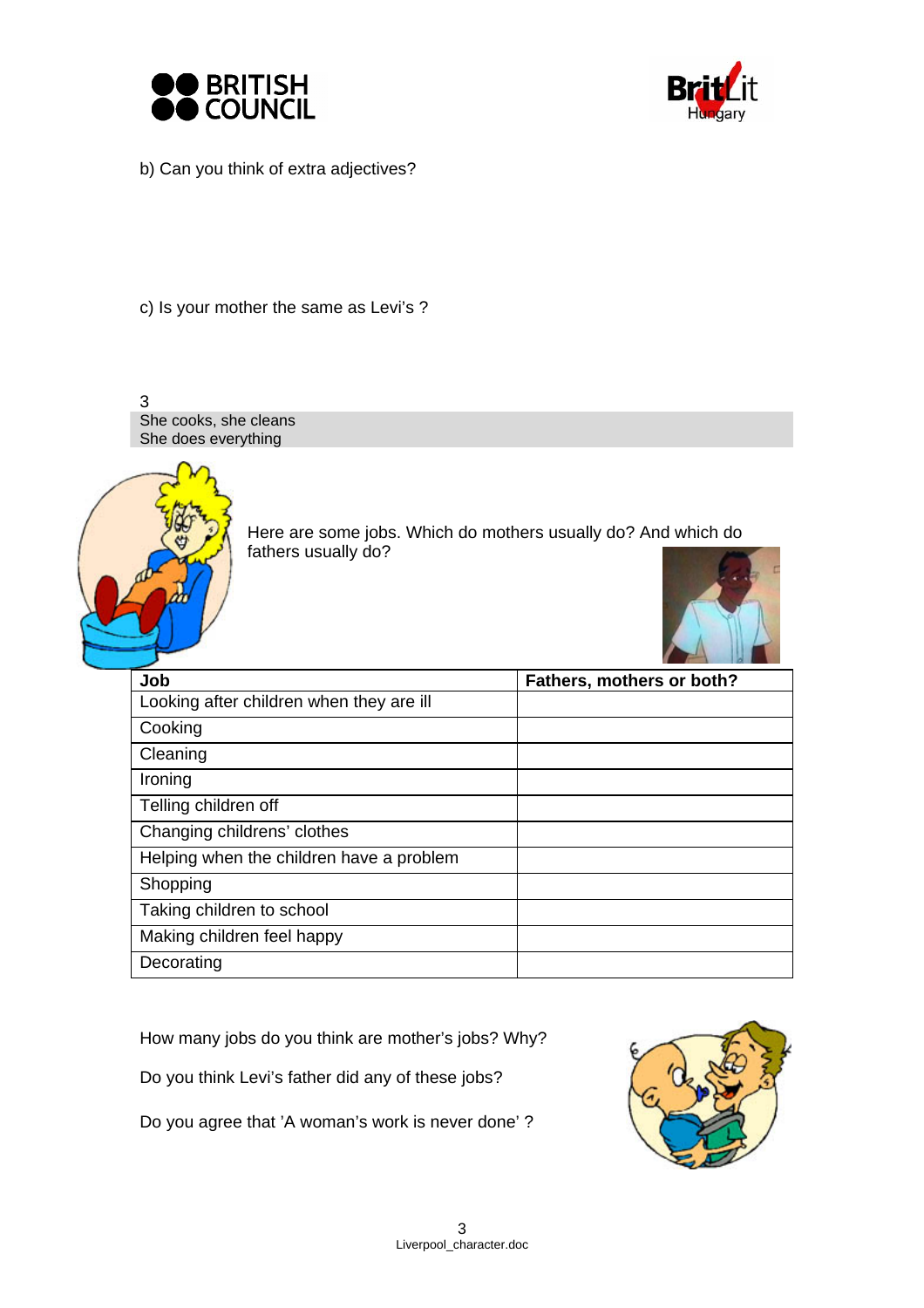



4

You can have ten aunties and scores of lovers But remember you only have one mother

Do you think mothers are more important than other relationships?

5

I remember when someone pointed the finger Mum said I was Black, beautiful and I had a culture

She always made sure we went to school Because in this life you can't be a fool You see people will ride you like a mule It was mum who taught me to be cool.

What do you think happened to Levi to make him say these things?

Are mothers usually cool? Do you think Levi has always thought his mother was cool?

6

She worked her fingers to the bone To provide us with a decent home

Why did Levi's mother work so hard?

7

If it was not for you then I would not exist So here it comes for you a kiss

How do you think Levi's mother would feel if she read this poem?

Would you like to say anything like this to your mother?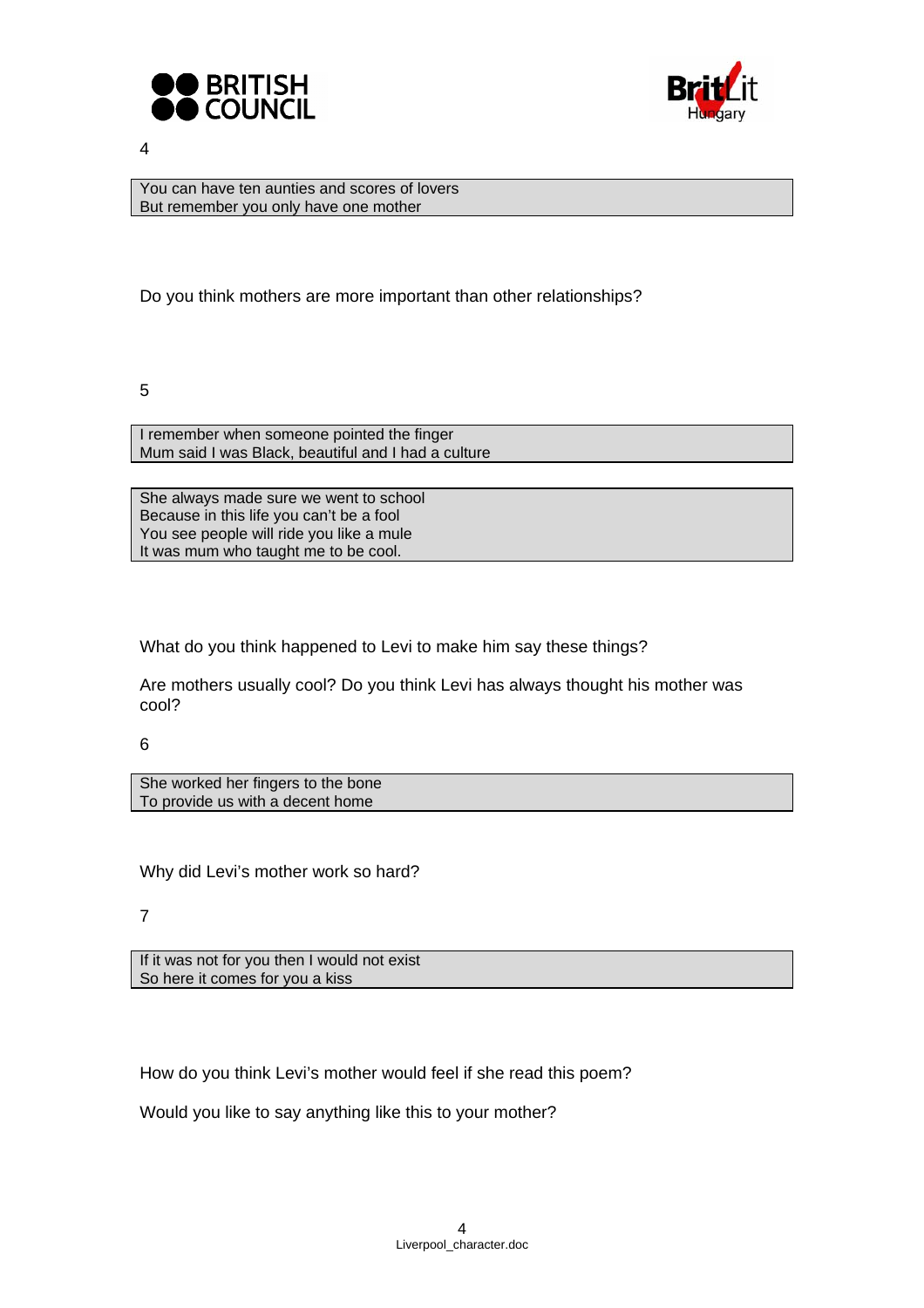



## Liverpool **Characterisation Mother Under Threat: Levi Tafari Ozone Friendly Poem: Levi Tafari**

**Both these passionate poems are concerned with the often harmful effects that humans have on the Earth.** 

This is our mother called EARTH She is fertile, Conceives and gives birth. Now when humans came along They treated her wrong, Because they did not know her true worth.



1. In the poems, the Earth is a character. Imagine that you are the Earth that Levi Tafari talks about. How do you feel about the humans living on you?

Write a short message which will appear in the sky for everyone to see.